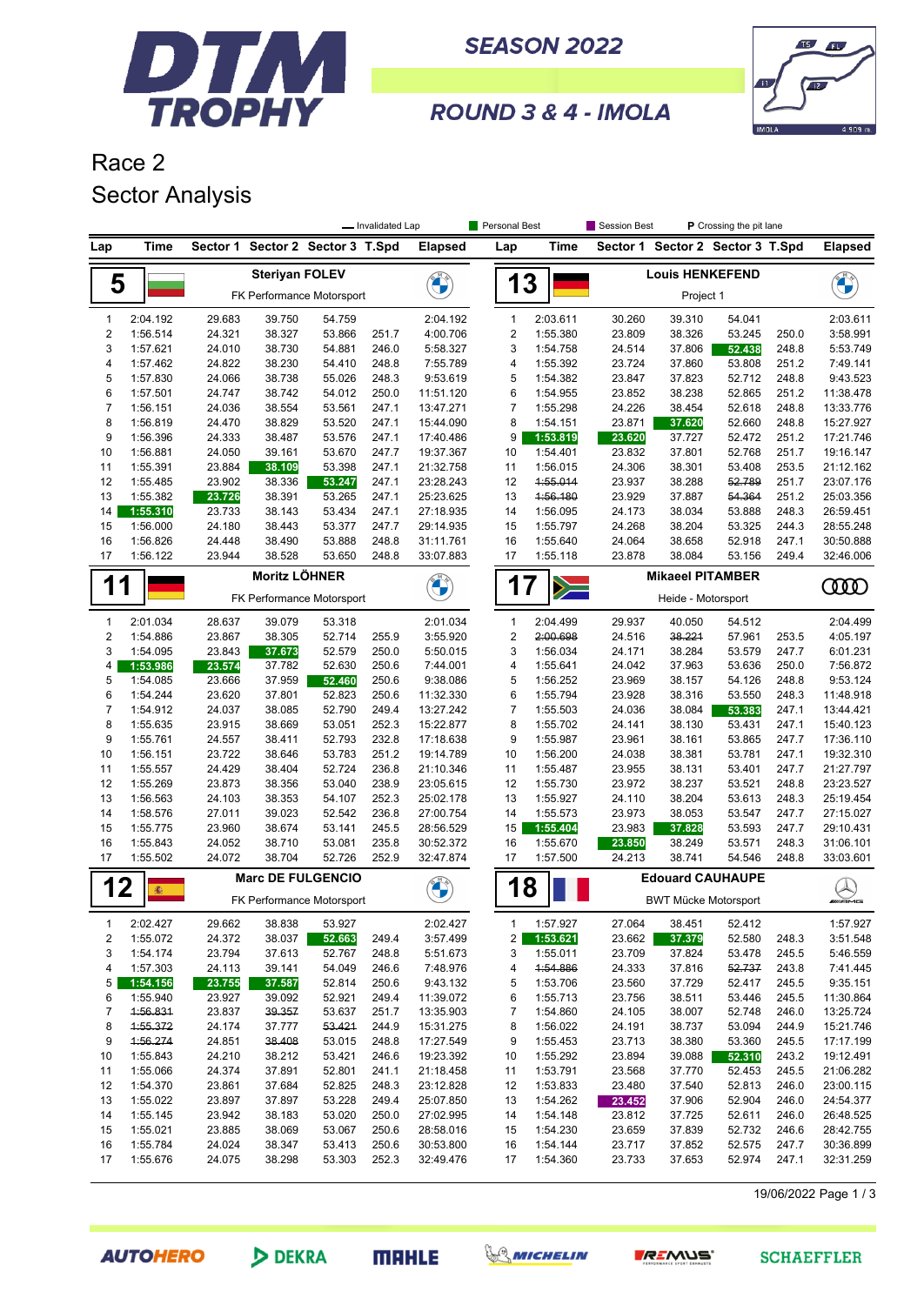

DEKRA

**MAHLE** 

**AUTOHERO** 

**SEASON 2022** 



ROUND 3 & 4 - IMOLA

## Race 2 Sector Analysis

|                     |                      |                  |                                  |                  | - Invalidated Lap |                                                                                                                                                                                                                               | Personal Best  |                      | Session Best     |                        | P Crossing the pit lane          |                |                        |
|---------------------|----------------------|------------------|----------------------------------|------------------|-------------------|-------------------------------------------------------------------------------------------------------------------------------------------------------------------------------------------------------------------------------|----------------|----------------------|------------------|------------------------|----------------------------------|----------------|------------------------|
| Lap                 | Time                 |                  | Sector 1 Sector 2 Sector 3 T.Spd |                  |                   | <b>Elapsed</b>                                                                                                                                                                                                                | Lap            | Time                 |                  |                        | Sector 1 Sector 2 Sector 3 T.Spd |                | Elapsed                |
|                     |                      |                  | Rodrigo Dias ALMEIDA             |                  |                   |                                                                                                                                                                                                                               |                |                      | 覆                |                        |                                  |                |                        |
| 19                  |                      |                  | <b>BWT Mücke Motorsport</b>      |                  |                   | <b>WAMG</b>                                                                                                                                                                                                                   | 26             | $\frac{1}{\sqrt{2}}$ |                  | KÜS Team Bernhard      |                                  |                | PORSCHE                |
| 1                   | 2:02.504             | 29.001           | 38.939                           | 54.564           |                   | 2:02.504                                                                                                                                                                                                                      | $\mathbf{1}$   | 2:02.600             | 29.749           | 39.210                 | 53.641                           |                | 2:02.600               |
| $\overline{c}$      | 1:55.819             | 24.552           | 38.131                           | 53.136           | 241.6             | 3:58.323                                                                                                                                                                                                                      | $\overline{c}$ | 1:55.834             | 24.630           | 38.374                 | 52.830                           | 241.1          | 3:58.434               |
| 3                   | 1:53.911             | 23.995           | 37.371                           | 52.545           | 241.6             | 5:52.234                                                                                                                                                                                                                      | 3              | 1:54.804             | 24.794           | 37.629                 | 52.381                           | 250.6          | 5:53.238               |
| 4                   | 4:55.313             | 23.778           | 38.764                           | 52.771           | 248.8             | 7:47.547                                                                                                                                                                                                                      | 4              | 1:54.942             | 23.665           | 38.258                 | 53.019                           | 254.7          | 7:48.180               |
| 5                   | 1:54.654             | 23.659           | 37.587                           | 53.408           | 247.7             | 9:42.201                                                                                                                                                                                                                      | 5              | 1:54.272             | 23.726           | 37.864                 | 52.682                           | 254.7          | 9:42.452               |
| 6                   | 1:54.591             | 24.213           | 37.750                           | 52.628           | 246.6             | 11:36.792                                                                                                                                                                                                                     | 6              | 1:55.552             | 24.420           | 38.496                 | 52.636                           | 246.6          | 11:38.004              |
| 7                   | 1:54.151             | 23.705           | 37.688                           | 52.758           | 246.0             | 13:30.943                                                                                                                                                                                                                     | 7              | 1:54.871             | 24.280           | 37.944                 | 52.647                           | 252.9          | 13:32.875              |
| 8<br>9              | 1:54.293             | 23.667           | 37.746                           | 52.880           | 246.0             | 15:25.236<br>17:19.673                                                                                                                                                                                                        | 8<br>9         | 1:54.088             | 23.598           | 37.618                 | 52.872                           | 251.2          | 15:26.963<br>17:20.873 |
| 10                  | 1:54.437<br>1:55.856 | 23.790<br>23.636 | 37.768<br>38.231                 | 52.879<br>53.989 | 246.0<br>249.4    | 19:15.529                                                                                                                                                                                                                     | 10             | 1:53.910<br>1:54.811 | 23.970<br>23.648 | 37.470<br>38.006       | 52.470<br>53.157                 | 252.3<br>254.1 | 19:15.684              |
| 11                  | 1:55.873             | 24.111           | 38.598                           | 53.164           | 247.7             | 21:11.402                                                                                                                                                                                                                     | 11             | 1:55.948             | 24.541           | 38.300                 | 53.107                           | 255.3          | 21:11.632              |
| 12                  | 1:54.690             | 23.776           | 37.739                           | 53.175           | 248.8             | 23:06.092                                                                                                                                                                                                                     | 12             | 1:54.756             | 24.004           | 37.710                 | 53.042                           | 250.0          | 23:06.388              |
| 13                  | 1:57.568             | 23.941           | 38.299                           | 55.328           | 248.3             | 25:03.660                                                                                                                                                                                                                     | 13             | 1:56.323             | 23.899           | 38.331                 | 54.093                           | 250.0          | 25:02.711              |
| 14                  | 1:56.207             | 24.443           | 37.856                           | 53.908           | 246.0             | 26:59.867                                                                                                                                                                                                                     | 14             | 1:56.261             | 24.464           | 38.103                 | 53.694                           | 251.2          | 26:58.972              |
| 15                  | 1:56.313             | 24.420           | 38.548                           | 53.345           | 244.3             | 28:56.180                                                                                                                                                                                                                     | 15             | 1:55.854             | 24.141           | 38.629                 | 53.084                           | 253.5          | 28:54.826              |
| 16                  | 1:55.987             | 24.089           | 38.535                           | 53.363           | 250.6             | 30:52.167                                                                                                                                                                                                                     |                |                      |                  |                        |                                  |                |                        |
| 17                  | 1:55.580             | 23.841           | 38.731                           | 53.008           | 248.3             | 32:47.747                                                                                                                                                                                                                     | 31             | $\bullet$            |                  | <b>Thiago VIVACQUA</b> |                                  |                | <b>COO</b>             |
|                     |                      |                  | <b>Alexandre PAPADOPULOS</b>     |                  |                   |                                                                                                                                                                                                                               |                |                      |                  | Heide - Motorsport     |                                  |                |                        |
| 21                  |                      |                  | Selleslagh Racing Team (SRT)     |                  |                   | <u>Q</u>                                                                                                                                                                                                                      | $\mathbf{1}$   | 2:02.195             | 29.242           | 38.988                 | 53.965                           |                | 2:02.195               |
|                     |                      |                  |                                  |                  |                   |                                                                                                                                                                                                                               | $\overline{c}$ | 1:54.632             | 24.186           | 37.971                 | 52.475                           | 248.8          | 3:56.827               |
| 1                   | 2:00.725             | 28.491           | 38.927                           | 53.307           |                   | 2:00.725                                                                                                                                                                                                                      | 3              | 1:54.441             | 23.892           | 37.870                 | 52.679                           | 251.2          | 5:51.268               |
| $\sqrt{2}$          | 1:55.275             | 24.058           | 37.951                           | 53.266           | 246.6             | 3:56.000                                                                                                                                                                                                                      | 4              | 1:55.000             | 24.370           | 37.932                 | 52.698                           | 254.7          | 7:46.268               |
| 3                   | 1:55.039             | 24.196           | 37.964                           | 52.879           | 242.7             | 5:51.039                                                                                                                                                                                                                      | 5              | 1:55.532             | 24.255           | 37.980                 | 53.297                           | 253.5          | 9:41.800               |
| 4                   | 1:55.060             | 24.044           | 38.087                           | 52.929           | 245.5             | 7:46.099                                                                                                                                                                                                                      | 6              | 1:54.215             | 24.108           | 37.815                 | 52.292                           | 247.7          | 11:36.015              |
| 5                   | 1:56.019             | 24.116           | 38.059                           | 53.844           | 243.8             | 9:42.118                                                                                                                                                                                                                      | 7              | 1:54.235             | 23.882           | 37.692                 | 52.661                           | 249.4          | 13:30.250              |
| 6<br>$\overline{7}$ | 1:55.725             | 24.585           | 38.254                           | 52.886           | 247.1             | 11:37.843                                                                                                                                                                                                                     | 8<br>9         | 1:54.318             | 23.743           | 37.751                 | 52.824                           | 249.4          | 15:24.568              |
| 8                   | 1:56.844<br>1:54.847 | 24.930<br>24.039 | 38.664<br>37.826                 | 53.250<br>52.982 | 246.6<br>247.7    | 13:34.687<br>15:29.534                                                                                                                                                                                                        | 10             | 1:54.592<br>1:55.993 | 23.871<br>23.891 | 37.967<br>38.187       | 52.754<br>53.915                 | 250.6<br>252.3 | 17:19.160<br>19:15.153 |
| 9                   | 1:57.928             | 26.238           | 38.514                           | 53.176           | 241.6             | 17:27.462                                                                                                                                                                                                                     | 11             | 2:01.138             | 24.187           | 38.601                 | 58.350                           | 251.7          | 21:16.291              |
| 10                  | 1:55.882             | 24.150           | 38.034                           | 53.698           | 250.6             | 19:23.344                                                                                                                                                                                                                     | 12             | 1:55.223             | 23.930           | 37.849                 | 53.444                           | 248.8          | 23:11.514              |
| 11                  | 1:55.976             | 24.751           | 38.231                           | 52.994           | 242.2             | 21:19.320                                                                                                                                                                                                                     | 13             | 1:54.893             | 23.896           | 38.007                 | 52.990                           | 248.3          | 25:06.407              |
| 12                  | 1:55.035             | 24.105           | 37.985                           | 52.945           | 247.7             | 23:14.355                                                                                                                                                                                                                     | 14             | 1:55.076             | 23.887           | 38.288                 | 52.901                           | 250.6          | 27:01.483              |
| 13                  | 1:55.783             | 24.064           | 38.012                           | 53.707           | 247.1             | 25:10.138                                                                                                                                                                                                                     | 15             | 1:55.936             | 23.858           | 38.408                 | 53.670                           | 252.9          | 28:57.419              |
| 14                  | 1:55.461             | 24.444           | 38.116                           | 52.901           | 243.8             | 27:05.599                                                                                                                                                                                                                     | 16             | 1:56.036             | 24.198           | 38.385                 | 53.453                           | 247.1          | 30:53.455              |
| 15                  | 1:55.751             | 23.974           | 38.101                           | 53.676           | 246.6             | 29:01.350                                                                                                                                                                                                                     | 17             | 1:55.222             | 23.901           | 38.428                 | 52.893                           | 248.8          | 32:48.677              |
| 16                  | 1:56.031             | 24.243           | 38.085                           | 53.703           | 250.6             | 30:57.381                                                                                                                                                                                                                     |                |                      |                  | <b>Theo OEVERHAUS</b>  |                                  |                |                        |
| 17                  | 1:55.685             | 24.128           | 38.085                           | 53.472           | 244.3             | 32:53.066                                                                                                                                                                                                                     | 34             |                      |                  | Walkenhorst Motorsport |                                  |                |                        |
| 23                  |                      |                  | <b>Jordan WALLACE</b>            |                  |                   | Change of the contract of the contract of the contract of the contract of the contract of the contract of the contract of the contract of the contract of the contract of the contract of the contract of the contract of the |                |                      |                  |                        |                                  |                |                        |
|                     |                      |                  | FK Perfomance Motorsport         |                  |                   |                                                                                                                                                                                                                               | $\mathbf{1}$   | 1:59.757             | 27.658           | 38.559                 | 53.540                           |                | 1:59.757               |
|                     |                      |                  |                                  |                  |                   |                                                                                                                                                                                                                               | $\overline{2}$ | 1:54.132             | 23.823           | 37.442                 | 52.867                           | 248.3          | 3:53.889               |
| 1                   | 2:05.342<br>1:57.178 | 30.819<br>24.065 | 40.002<br>38.830                 | 54.521<br>54.283 |                   | 2:05.342<br>4:02.520                                                                                                                                                                                                          | 3              | 1:53.643<br>1:54.981 | 23.634           | 37.425<br>38.369       | 52.584                           | 247.7<br>250.0 | 5:47.532<br>7:42.513   |
| 2<br>3              | 1:55.965             | 23.862           | 37.979                           | 54.124           | 244.3<br>249.4    | 5:58.485                                                                                                                                                                                                                      | 4<br>5         | 1:54.010             | 23.726<br>23.826 | 37.503                 | 52.886<br>52.681                 | 247.1          | 9:36.523               |
| 4                   | 1:55.099             | 24.258           | 37.950                           | 52.891           | 252.9             | 7:53.584                                                                                                                                                                                                                      | 6              | 1:54.668             | 23.717           | 37.670                 | 53.281                           | 249.4          | 11:31.191              |
| 5                   | 1:54.520             | 23.750           | 37.832                           | 52.938           | 250.0             | 9:48.104                                                                                                                                                                                                                      | 7              | 1:55.071             | 24.190           | 37.874                 | 53.007                           | 248.8          | 13:26.262              |
| 6                   | 1:55.481             | 24.068           | 38.615                           | 52.798           | 251.2             | 11:43.585                                                                                                                                                                                                                     | 8              | 1:56.159             | 23.901           | 38.719                 | 53.539                           | 247.1          | 15:22.421              |
| 7                   | 1:54.498             | 23.883           | 37.782                           | 52.833           | 250.0             | 13:38.083                                                                                                                                                                                                                     | 9              | 1:55.160             | 24.515           | 37.849                 | 52.796                           | 244.9          | 17:17.581              |
| 8                   | 1:54.644             | 23.721           | 37.846                           | 53.077           | 248.3             | 15:32.727                                                                                                                                                                                                                     | 10             | 1:56.992             | 23.952           | 39.022                 | 54.018                           | 247.7          | 19:14.573              |
| 9                   | 1:55.681             | 23.900           | 38.371                           | 53.410           | 251.7             | 17:28.408                                                                                                                                                                                                                     | 11             | 1:55.419             | 24.500           | 38.001                 | 52.918                           | 247.1          | 21:09.992              |
| 10                  | 1:55.823             | 23.960           | 38.228                           | 53.635           | 249.4             | 19:24.231                                                                                                                                                                                                                     | 12             | 1:55.368             | 23.892           | 38.177                 | 53.299                           | 247.7          | 23:05.360              |
| 11                  | 1:55.897             | 24.048           | 38.536                           | 53.313           | 253.5             | 21:20.128                                                                                                                                                                                                                     | 13             | 1:56.661             | 24.223           | 38.120                 | 54.318                           | 245.5          | 25:02.021              |
| 12                  | 1:55.083             | 23.777           | 37.881                           | 53.425           | 250.6             | 23:15.211                                                                                                                                                                                                                     | 14             | 1:57.350             | 24.066           | 38.394                 | 54.890                           | 247.1          | 26:59.371              |
| 13                  | 1:55.120             | 23.896           | 38.036                           | 53.188           | 252.3             | 25:10.331                                                                                                                                                                                                                     | 15             | 1:56.396             | 24.506           | 38.457                 | 53.433                           | 239.5          | 28:55.767              |
| 14                  | 1:57.098             | 25.325           | 38.029                           | 53.744           | 251.7             | 27:07.429                                                                                                                                                                                                                     | 16             | 1:56.087             | 24.276           | 38.402                 | 53.409                           | 248.3          | 30:51.854              |
| 15                  | 1:55.584             | 23.798           | 38.285                           | 53.501           | 250.6             | 29:03.013                                                                                                                                                                                                                     | 17             | 1:55.490             | 23.897           | 38.150                 | 53.443                           | 250.6          | 32:47.344              |
| 16                  | 1:55.448             | 24.227           | 38.329                           | 52.892           | 252.9             | 30:58.461                                                                                                                                                                                                                     |                |                      |                  |                        |                                  |                |                        |
| 17                  | 1:55.578             | 23.968           | 38.423                           | 53.187           | 251.2             | 32:54.039                                                                                                                                                                                                                     |                |                      |                  |                        |                                  |                |                        |
|                     |                      |                  |                                  |                  |                   |                                                                                                                                                                                                                               |                |                      |                  |                        |                                  |                |                        |

MICHELIN

*REMUS'* 

19/06/2022 Page 2 / 3

**SCHAEFFLER**